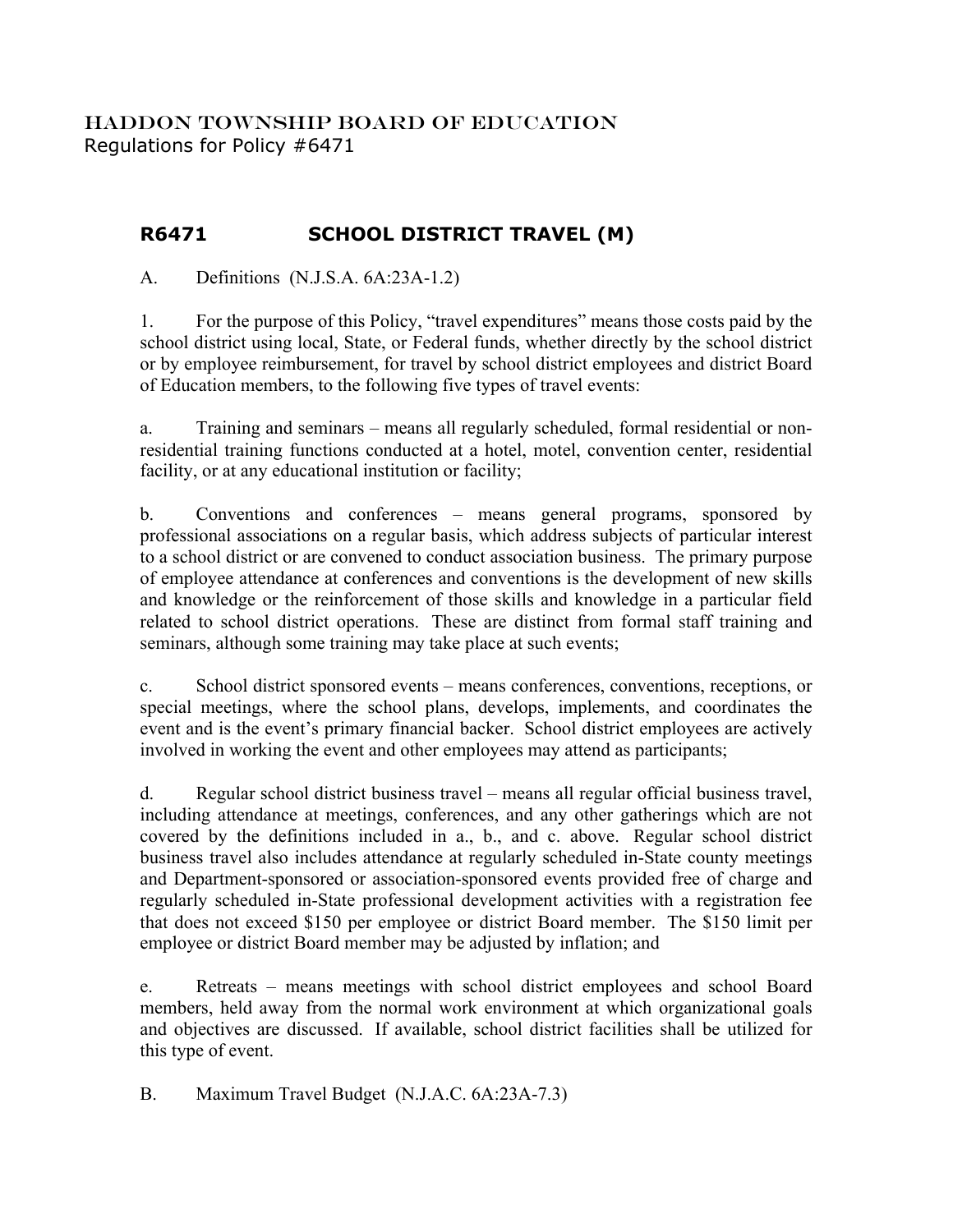1. Annually in the prebudget year, the Board of Education shall establish by resolution a maximum travel expenditure amount for the budget year, which the school district shall not exceed. The resolution shall also include the maximum amount established for the prebudget year and the amount spent to date.

a. The maximum school district travel expenditure amount shall include all travel supported by local and State funds.

b. The Board may exclude travel expenditures supported by Federal funds from the maximum travel expenditure amount.

(1) If Federal funds are excluded from the established maximum amount, the Board shall include in the resolution the total amount of travel supported by Federal funds from the prior year, prebudget year, and projected for the budget year.

c. Exclusion of Federal funds from the annual maximum travel budget shall not exempt such travel from the requirements applicable to State and local funds.

2. The Board of Education may authorize an annual maximum amount per employee for regular business travel only for which Board of Education approval is not required.

a. The annual maximum shall not exceed \$1,500 and shall be subjected to the approval requirements in N.J.S.A. 18A:19-1.

b. Regular school district business travel as defined in N.J.A.C. 6A:23A-1.2 and in this Regulation shall include attendance at regularly scheduled in-State county meetings and Department-sponsored or association-sponsored events provided free of charge. It also shall include regularly scheduled in-State professional development activities for which the registration fee does not exceed \$150 per employee or Board member.

c. Regular school district business travel shall require approval of the Superintendent prior to obligating the school district to pay related expenses and prior to attendance at the travel event.

(1) The Superintendent shall designate an alternate approval authority to approve travel requests in his or her absence when necessary to obtain timely district Board of Education approval.

(2) The Superintendent shall establish, in writing, the internal levels of approval required prior to his or her approval of the travel event, as applicable.

C. Travel Approval Procedures (N.J.A.C. 6A:23A-7.4)

1. All travel requests for employees of the school district shall be submitted to the Superintendent or designee and approved in writing by the Superintendent and approved by a majority of the Board of Education's full voting membership, except if the Board has excluded regular business travel from prior approval in Policy 6471 pursuant to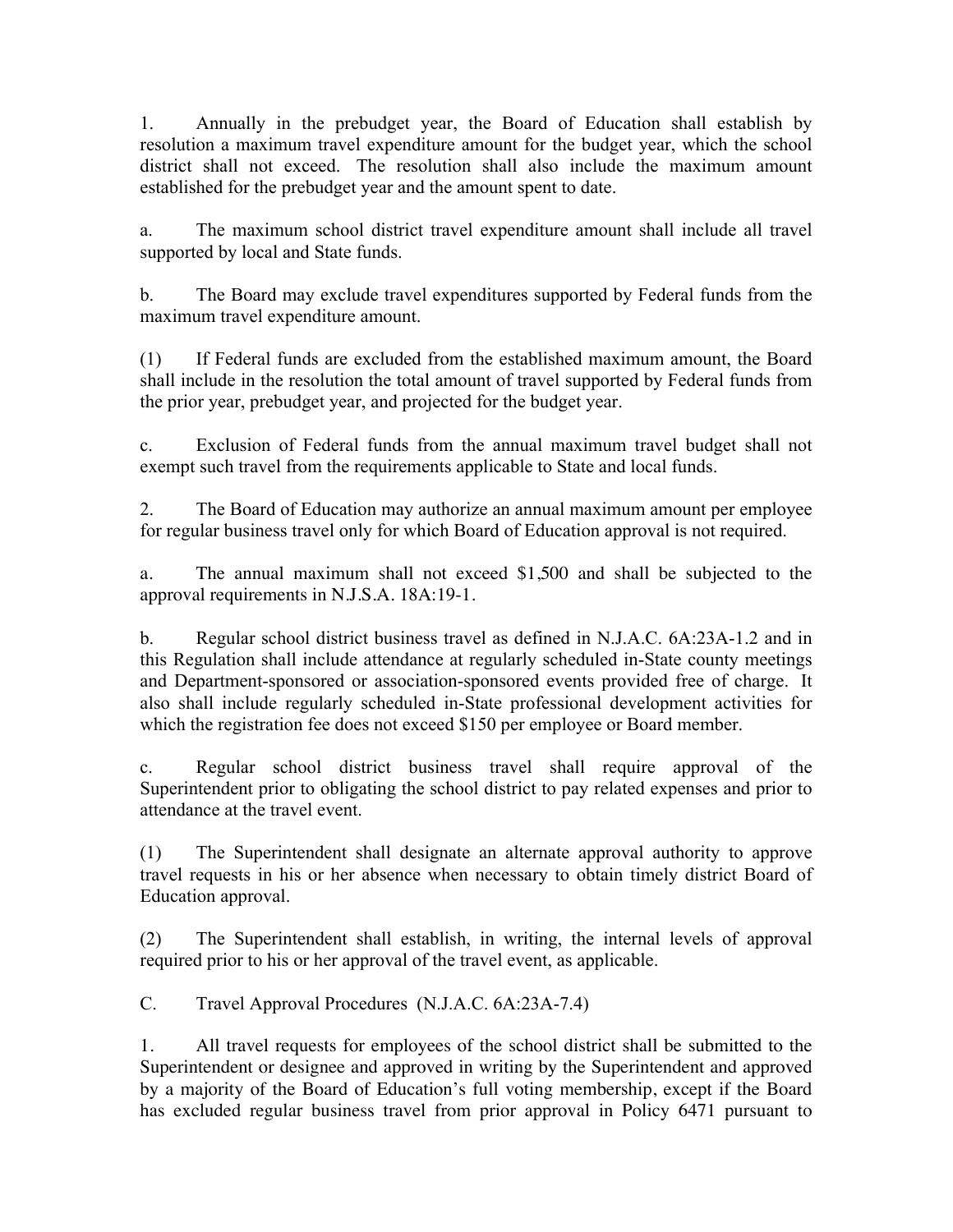N.J.A.C. 6A:23A-7.3(b), prior to obligating the school district to pay related expenses and prior to attendance at the travel event.

a. The Superintendent shall designate an alternate approval authority to approve travel requests in his or her absence when necessary to obtain timely Board approval.

b. The Superintendent shall establish, in writing, the internal levels of preliminary approval required prior to the Superintendent's approval of the travel event, as applicable.

(1) The School Business Administrator/Board Secretary or designee shall review all travel requests either before or after the Superintendent's approval and prior to submission of the Board for approval to determine if the expenses as outlined in the request are in compliance with the requirements of N.J.S.A. 18A:11-12, N.J.A.C. 6A:23A-7, the current State travel payment guidelines established by the Department of the Treasury, and the current guidelines established by the Federal Office of Management and Budget.

(a) If any travel expenses requested are not in compliance with the guidelines outlined above, the School Business Administrator/Board Secretary or designee will return the request to be revised in accordance with the guidelines outlined above.

(b) The Superintendent may deny the request, approve the request conditioned upon the staff member assuming the financial responsibility for those travel expenses that are not in compliance with the guidelines, or may return the request to the school staff member to be revised in accordance with the guidelines outlined above.

2. All travel requests for Board members shall require prior approval by a majority of the Board's full voting membership, except where the Board has excluded regular business travel from prior approval pursuant to N.J.A.C. 6A:23A-7.3(b), and the travel shall be in compliance with N.J.S.A. 18A:12-24 and 24.1.

3. The Board of Education may approve, at any time prior to the event, travel for multiple months as long as the approval detailed in Board of Education minutes itemizes the approval by event, total cost, and number of employees and/or Board members attending the event. General or blanket pre-approval shall not be authorized.

4. All travel requests shall receive prior approval of the Board of Education except if the Board has excluded from the requirements prior Board approval of any travel caused by or subject to existing contractual provisions, including grants and donations, and other statutory requirement, or Federal regulatory requirements in Policy 6471 pursuant to N.J.A.C. 6A:23A-7.4(d). For the exclusion of prior Board approval to apply, the required travel event shall be detailed, with number of employees(s), Board member(s), and total cost in the applicable contract, grant, donation, statute, or Federal regulation.

a. This shall not include general grant guidelines or regulations that are permissive, but do not require the travel event, unless the specific travel event, number of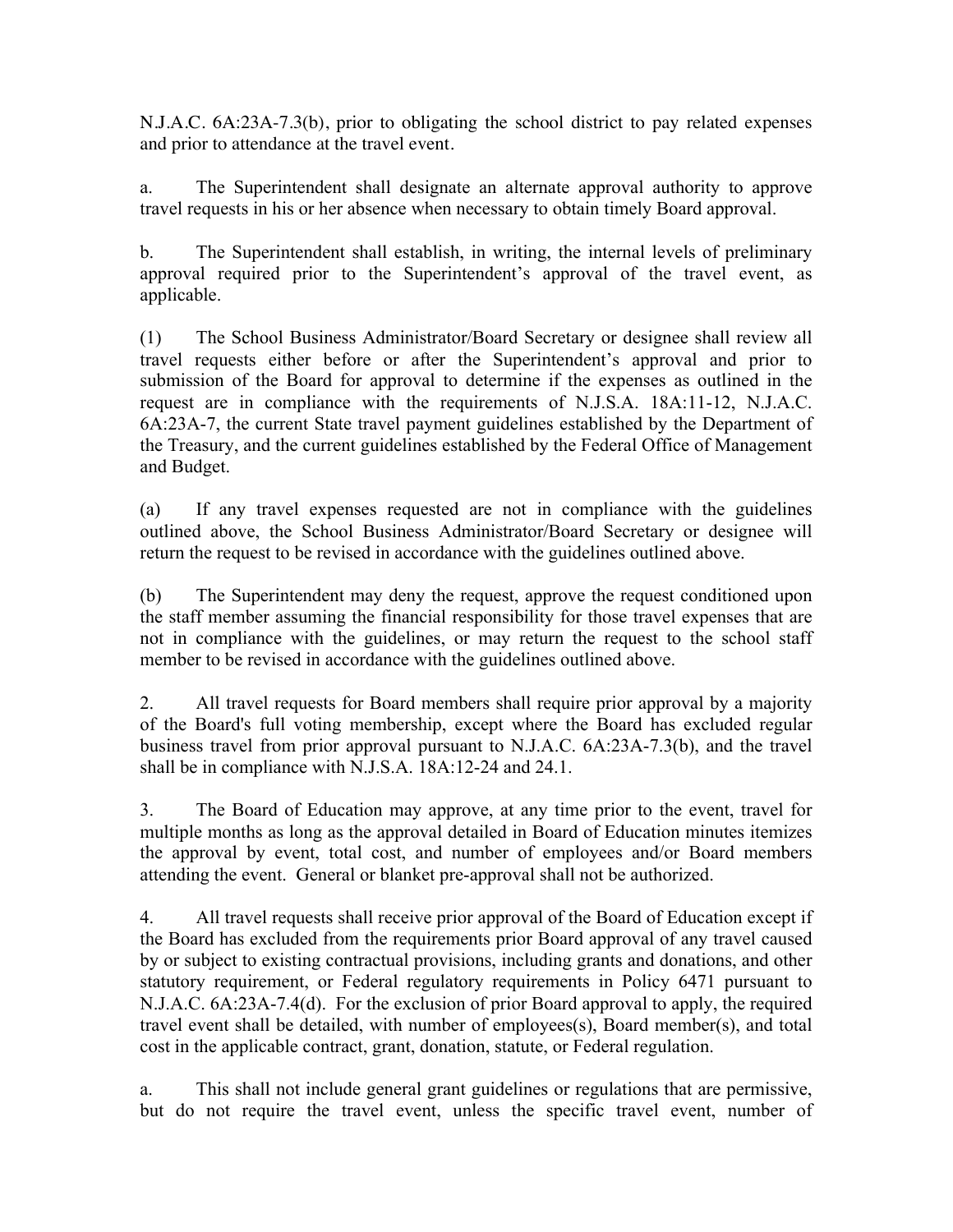employee(s), Board member(s), and total cost is detailed in the approved grant, donation, or other fund acceptance agreement.

b. This shall not include general contractual provisions in employment contracts for continuing education or professional development, except if the Board has included in its policy a maximum amount per employee for regular business travel that does not require prior Board of Education approval pursuant to N.J.A.C. 6A:23A-7.3.

5. If occasional unforeseen situations arise wherein a travel request cannot obtain prior approval of the Board of Education, justification shall be included in the text of the travel request.

a. Such requests shall require prior written approval of the Superintendent or designee, and the Executive County Superintendent or designee.

b. The Board shall ratify the request at its next regularly scheduled meeting.

c. Travel to conferences, conventions, and symposiums shall not be considered emergencies and shall not be approved after the fact.

6. Subsequent to pre-approval by a majority of the full voting membership of the Board of Education, reimbursement of prospective employee travel expense shall be preapproved by the Executive County Superintendent.

D. Required Documentation for Travel (N.J.A.C. 6A:23A-7.5)

1. The Board of Education requires the documentation listed in D.2. below to justify the number of employees attending an event and the benefits to be derived from their attendance;

2. Neither the Superintendent or designee, nor the Board of Education shall approve a travel request unless it includes, at a minimum, the following information:

a. The name and date(s) of the event;

b. A list of Board members and/or employees to attend, either by name and title;

c. The estimated cost associated with travel;

d. A justification and brief statement that includes the primary purpose for the travel, the key issues that will be addressed at the event, and their relevance to improving instruction or the operation of the school district.

(1) For training events, the statement must include whether the training is for a certification required for continued employment, continuing education requirements, requirements of Federal or State law, or other purpose related to the programs and services currently being delivered or soon to be implemented in the school district; or related to school district operations;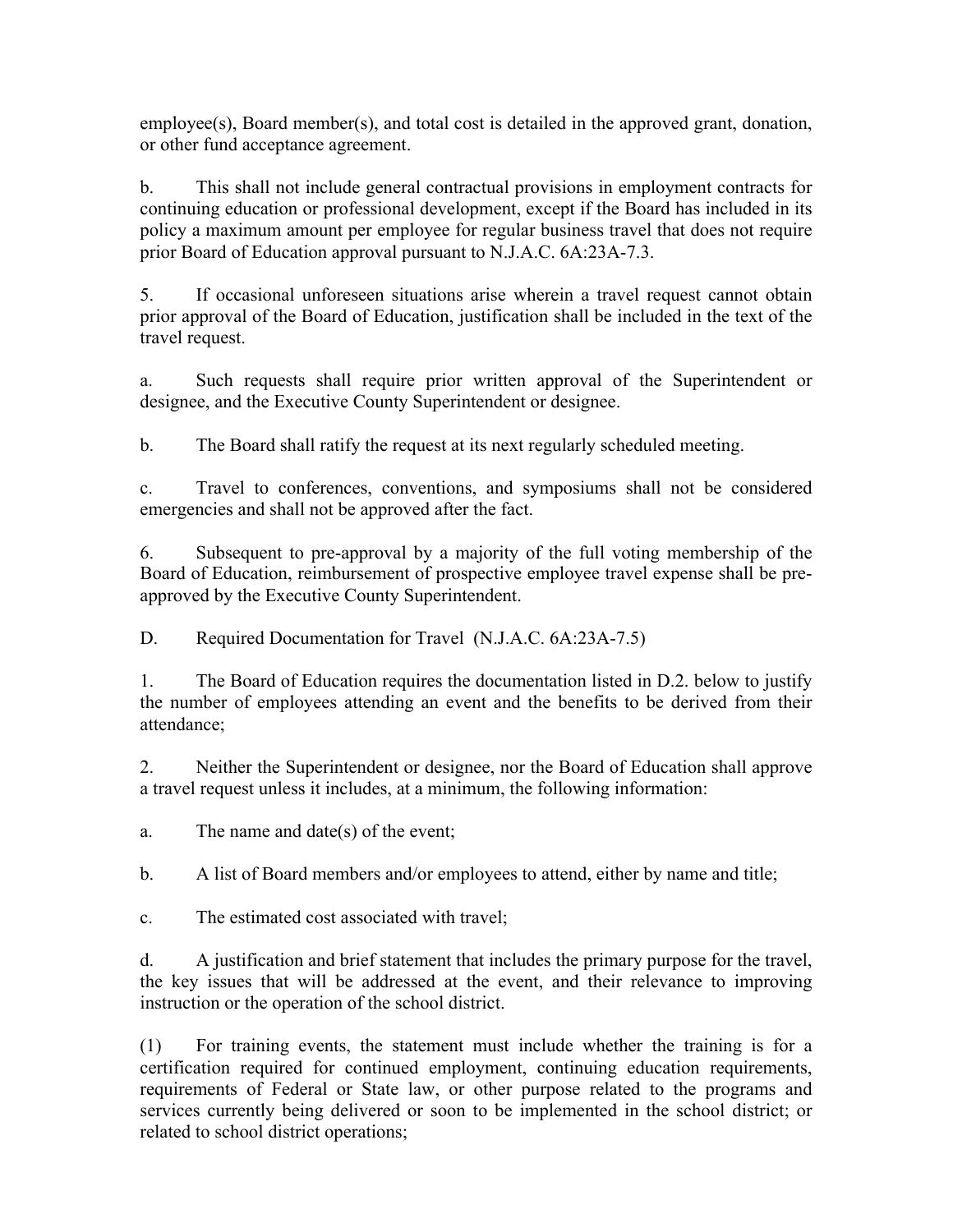e. The account number and funding source - Federal, State, private, or local; and

f. For annual events, the total attendance and cost for the previous year.

3. The school district shall maintain documentation on file that demonstrates compliance with the Board of Education's travel policy, including travel approvals, reports, and receipts for all school district funded expenditures, as appropriate.

E. School Business Administrator/Board Secretary Responsibilities Regarding Accounting for Travel (N.J.A.C. 6A:23A-7.6)

1. The School Business Administrator/Board Secretary or designee shall prepare itemized travel budgets by function and object of expense for each cost center, department, or location maintained in the school district's accounting system, as applicable, as part of the preparation of and documentation for the annual school district budget.

a. The aggregate amount of all travel budgets shall not exceed the Board of Education approved maximum travel expenditure amount for the budget year as required by N.J.A.C. 6A:23A-7.3.

2. The School Business Administrator/Board Secretary shall maintain separate accounting for school district travel expenditures, as necessary, to ensure compliance with the school district's maximum travel expenditure amount. The separate accounting tracking system may include, but need not be limited to, a separate or offline accounting of such expenditures or expanding the school district's accounting system. The tracking system shall be sufficient to demonstrate compliance with Policy and Regulation 6471 and N.J.A.C. 6A:23A-7, and shall be in a detailed format suitable for audit.

3. The School Business Administrator/Board Secretary or designee shall review and approve the cost and supporting documentation required by N.J.A.C. 6A:23A-7 and submitted by the person(s) having incurred travel expense. The School Business Administrator shall not approve or issue payment of travel expenditures or reimbursement requests until all required documentation and information to support the payment has been submitted, and shall not approve any travel expenditure that, when added to already approved travel expenditures, would exceed the Board of Education approved maximum travel expenditure amount for the budget year.

4. The School Business Administrator/Board Secretary shall be responsible for the adequacy of documentation of transactions processed by his or her staff and the retention of the documentation to permit audits of the records.

5. A Board of Education employee, a Board member, or an organization shall not receive partial or full payment for travel and travel-related expenses in advance of the travel, pursuant to N.J.S.A. 18A:19-1 et seq. The payment of travel and travel-related expenses, including travel-related purchases for which a purchase order is not applicable, shall be made personally by a school district employee or Board member and reimbursed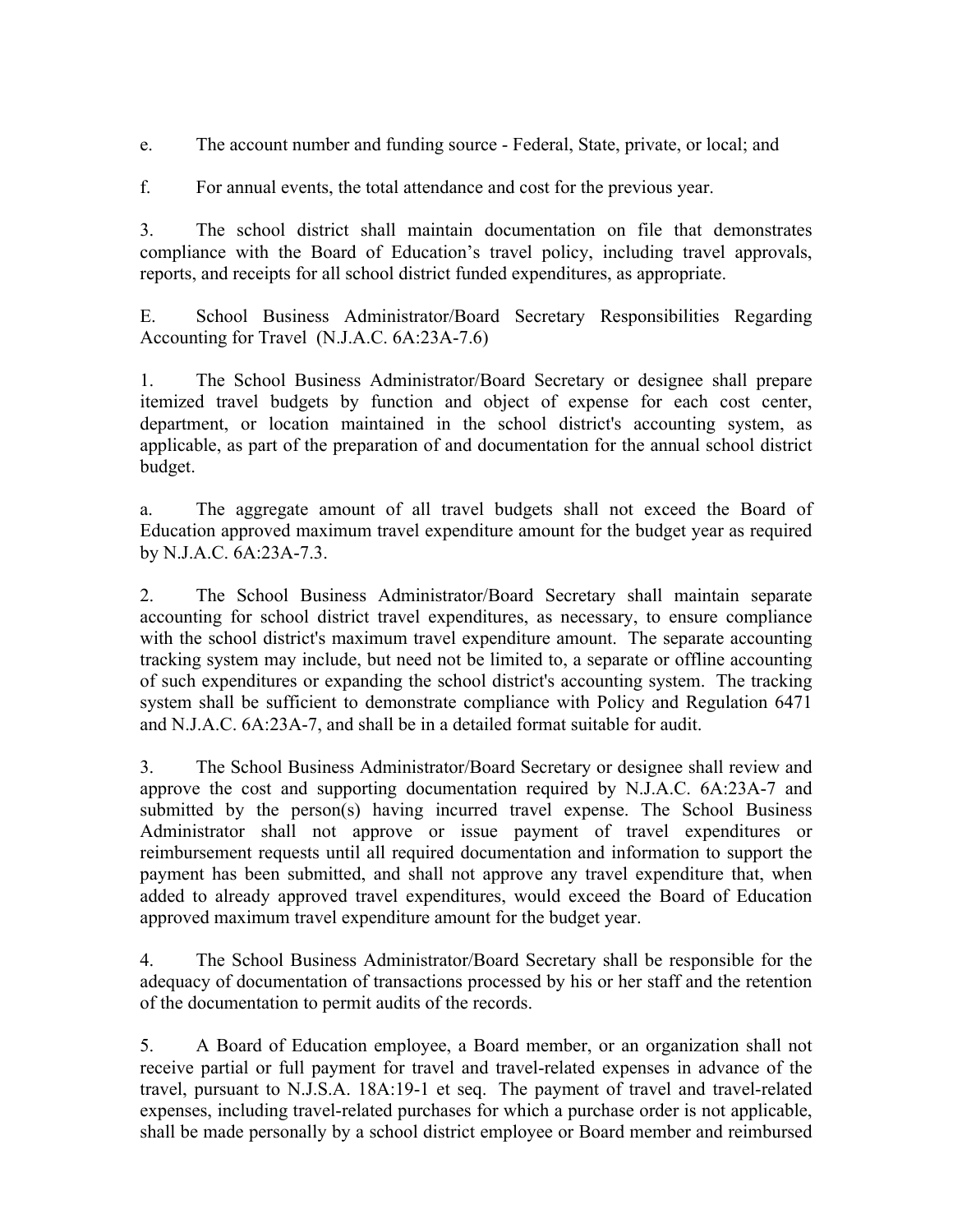at the conclusion of the travel event. N.J.A.C. 6A:23A-7.6, Policy 6471, and this Regulation do not preclude the school district from paying the vendor directly with the proper use of a purchase order (for example, for registration, airline tickets, hotel).

F. Sanctions for Violations of Travel Requirements (N.J.A.C. 6A:23A-7.7)

1. A Board of Education that violates its established maximum travel expenditure, as set forth in N.J.A.C. 6A:23A-7.3, or that otherwise is not in compliance with N.J.A.C. 6A:23A-7 travel limitations, may be subject to sanctions by the Commissioner as authorized pursuant to N.J.S.A. 18A:4-23 and 24, including reduction of State aid in an amount equal to any excess expenditure pursuant to N.J.S.A. 18A:11-12 and 18A:7F-60.

2. The staff member designated as the final approval authority for travel who approves any travel request or reimbursement in violation of N.J.A.C. 6A:23A-7 and Policy and Regulation 6471 shall reimburse the school district in an amount equal to three times the cost associated with attending the event, pursuant to N.J.S.A. 18A:11-12.

3. An employee or Board member who violates the provisions of N.J.A.C. 6A:23A-7 and Policy and Regulation 6471 shall be required to reimburse the school district in an amount equal to three times the cost associated with attending the event, pursuant to N.J.S.A. 18A:11-12.

4. In accordance with N.J.A.C. 6A:23A-7.7(d), there must be procedures to monitor compliance and application of the penalty, as outlined in N.J.A.C. 6A:23A-7.7, upon determination a violation has occurred after Board of Education payment of the event.

a. In addition to the annual audit test procedures to ensure compliance as required in N.J.A.C. 6A:23A-7.7(e) and F.5. below, the School Business Administrator/Board Secretary will designee a staff member to review travel payments that are being recommended to the Board for payment prior to Board approval and travel payments previously approved by the Board for payment and paid for any violations.

(1) In the event the annual audit test procedures or the review by the staff member designated by the School Business Administrator/Board Secretary determines a travel payment recommended to the Board for payment or a travel payment previously approved by the Board and was paid in violation of N.J.A.C. 6A:23A-7 and Policy and Regulation 6471, the school district auditor or the staff member designated by the School Business Administrator/Board Secretary shall inform the Superintendent of Schools of the violation in writing.

(2) The Superintendent shall determine if a violation of N.J.A.C. 6A:23A-7 requires a penalty in accordance with N.J.A.C. 6A:23A-7.7.

(3) If a violation is determined prior to payment or reimbursement of the travel event, the Superintendent may exclude application of any additional penalties.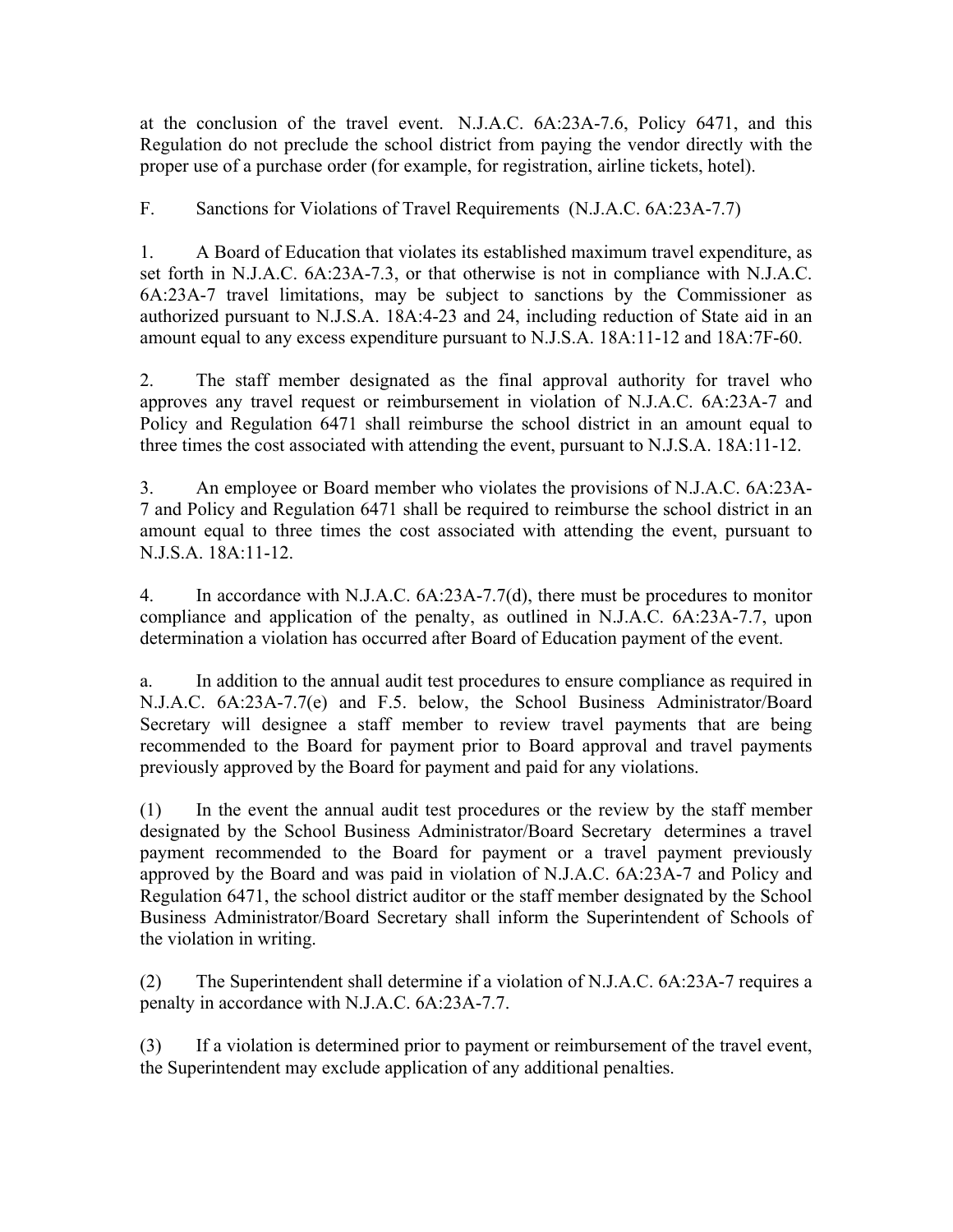5. The annual audit conducted pursuant to N.J.S.A. 18A:23-1 shall include test procedures to ensure compliance with the Board of Education's policy and travel limitations set forth in this section and N.J.S.A. 18A:11-12.

G. Prohibitive Travel Reimbursements (N.J.A.C. 6A:23A-7.8)

1. The following types of expenditures are not eligible for reimbursement:

a. Subsistence reimbursement for one-day trips, except for meals expressly authorized by and in accordance with N.J.A.C. 6A:23A-7.12;

b. Subsistence reimbursement for overnight travel within the State, except where authorized by the Commissioner in accordance with N.J.A.C. 6A:23A-7.11;

c. Travel by Board members or employees whose duties are unrelated to the purpose of the travel event or who are not required to attend to meet continuing educations requirements or to comply with law or regulation;

d. Travel by spouses, civil union partners, domestic partners, immediate family members, and other relatives;

e. Costs for employee attendance for coordinating other attendees' accommodations at the travel event;

f. Lunch or refreshments for training sessions and retreats held within the school district, including in-service days and for employee participants traveling from other locations within the school district;

g. Training to maintain a certification that is not required as a condition of employment (For example: CPE credits to maintain a CPA license if the employee is not required to be a CPA for continued school district employment);

h. Charges for laundry, valet service, and entertainment;

i. Limousine services and chauffeuring costs to, or during, the event;

j. Car rentals, either utilized for airport transportation or transportation at a conference, convention, etc., unless absolutely necessary for the conduct of school district business. Justification shall accompany any request for car rentals. If approved, the most economical car rental is to be used, including the use of subcompacts and discounted and special rates. An example of the justified use of a car rental is when an employee is out of State, making inspections at various locations, and the use of public transportation is impracticable. When car rental is authorized, the employee shall not be issued an advance payment for the anticipated expense associated with the rental;

k. Alcoholic beverages;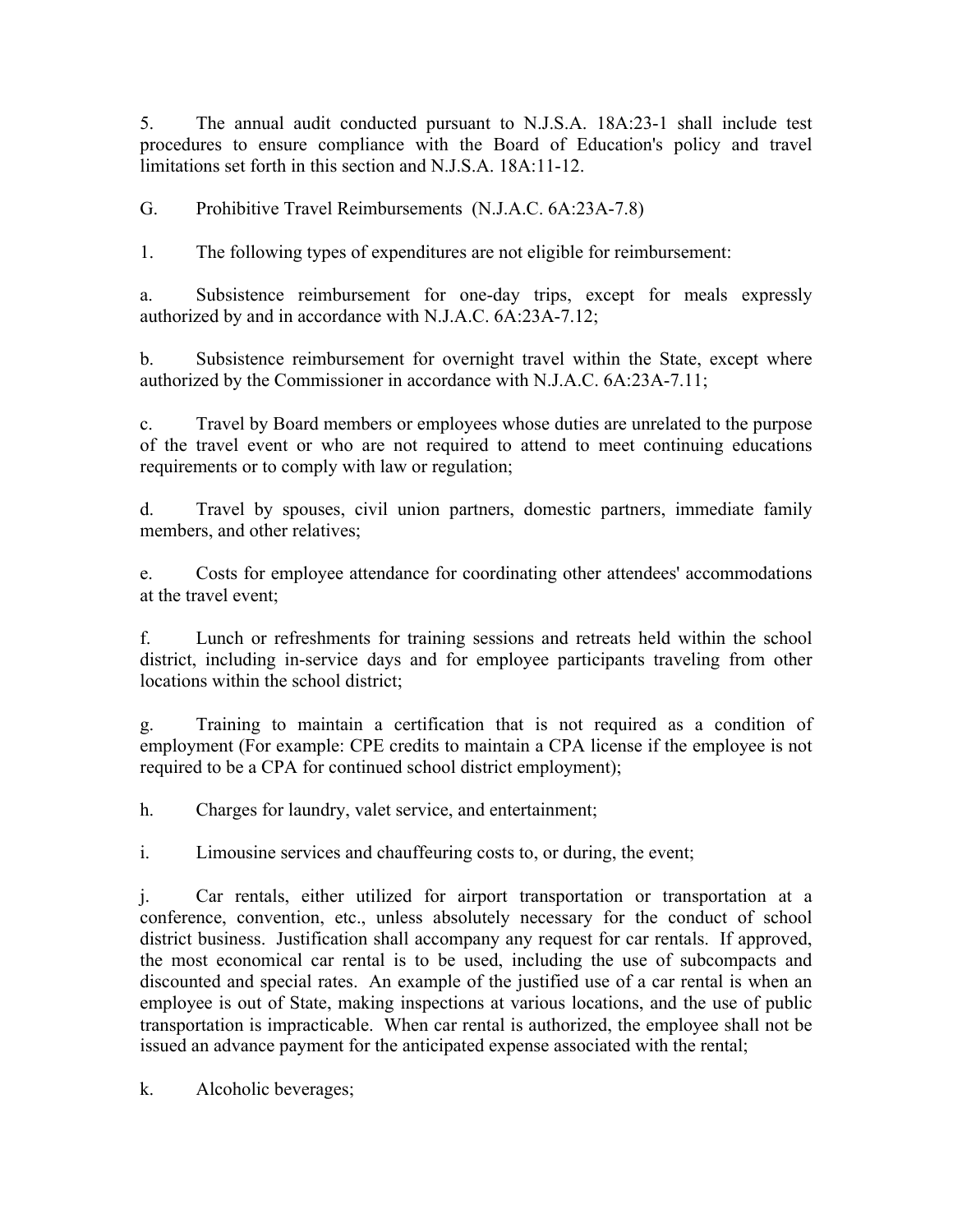l. Entertainment costs, including amusement, diversion, social activities, and any costs directly associated with such costs (such as tickets to shows or sports events, meals, lodging, rentals, transportation, and gratuities);

m. Gratuities or tips in excess of those permitted by Federal per diem rates;

n. Reverse telephone charges or third party calls;

o. Hospitality rooms;

p. Souvenirs, memorabilia, promotional items, or gifts;

q. Air fare without documentation of quotes from at least three airlines and/or online services; and

r. Other travel expenditures that are unnecessary and/or excessive.

H. Travel Methods (N.J.A.C. 6A:23A-7.9)

1. For the purpose of section H. of this Regulation and N.J.A.C. 6A:23A-7.9, "transportation" means necessary official travel on railroads, airlines, shuttles, buses, taxicabs, rideshares, school district-owned or leased vehicles, and personal vehicles.

2. The purchase or payment of related transportation expenses shall be made by purchase order or personally by a school district employee or Board member and reimbursed at the conclusion of the travel event. An actual invoice or receipt for each purchase or expense shall be submitted with a claim for reimbursement.

3. Pursuant to Office of Management and Budget (OMB) Travel Circulars and N.J.A.C. 6A:23A-7.1 et seq., the following travel methods requirements shall apply:

a. Air and rail tickets shall be purchased via the Internet, if possible, using airline or online travel services such as Travelocity, Expedia, or Hotwire.

b. Air travel shall be authorized only when determined that it is necessary and advantageous to conduct school district business.

(1) The most economical air travel should be used, including the use of discounted and special rates.

(2) The following options should be considered when booking tickets:

(a) Connecting versus nonstop flights;

(b) Departing earlier or later compared to the preferred departure time;

(c) Utilizing alternative airports within a city, for example, Chicago, Illinois-Midway Airport versus O'Hare Airport;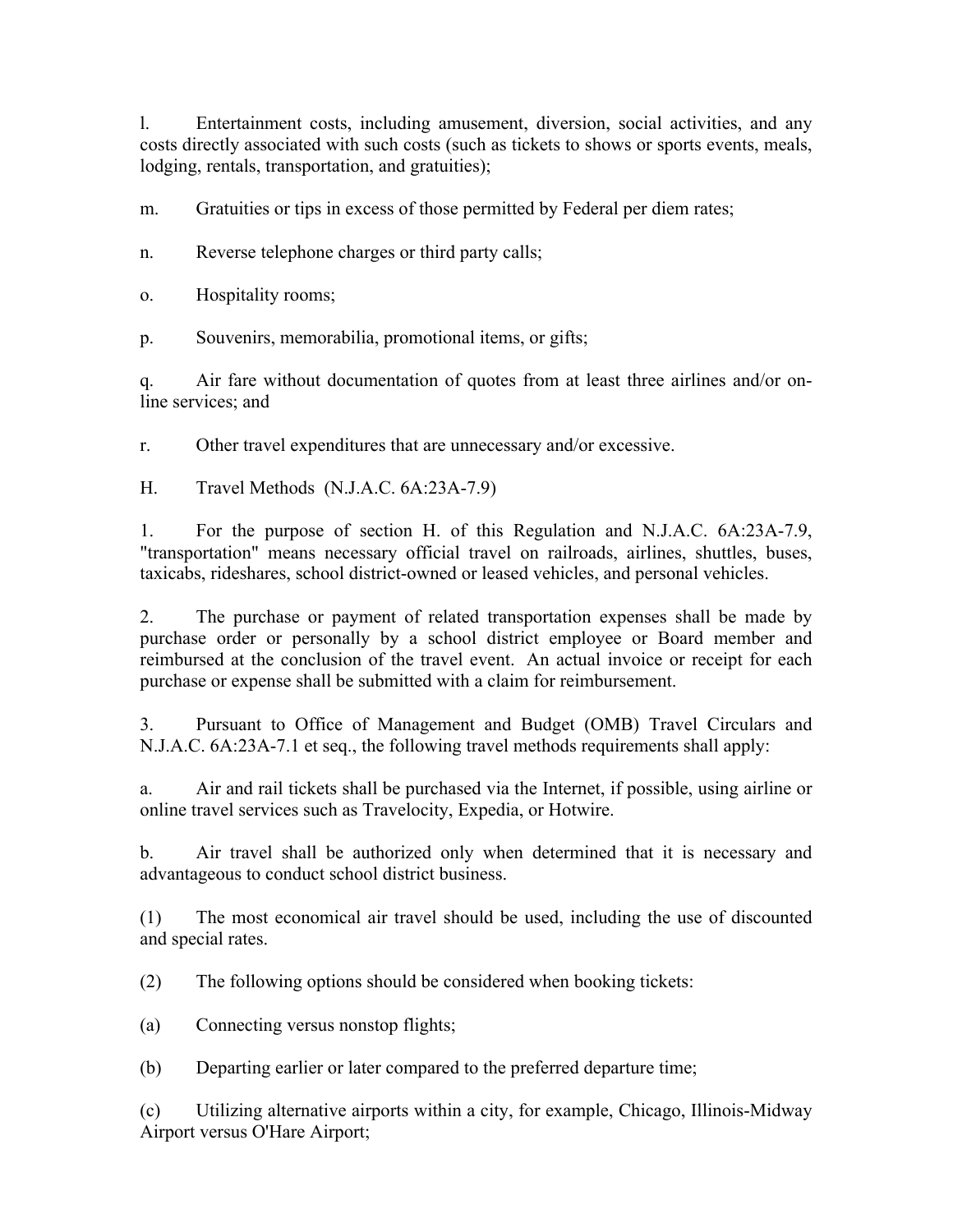(d) Utilizing alternative cities, for example, Newark versus Philadelphia;

(e) Utilizing "low cost" airlines; and

(f) Exploring alternate arrival and/or departure days.

(3) No employee or Board member can earn benefits as a result of school district funded travel. Employees and Board members shall be prohibited from receiving "frequent flyer" or other benefits accruing from school district funded travel.

(4) Airfare other than economy (that is, business or first class) shall not be fully reimbursed by the school district except when travel in such classes:

- (a) Is less expensive than economy;
- (b) Avoids circuitous routings or excessive flight duration; or
- (c) Would result in overall transportation cost savings.

(5) All airfare other than economy and not covered by the above exceptions purchased by an employee or Board member shall be reimbursed only at the economy rate for the approved destination.

(6) Cost estimates on travel requests and associated authorizations shall be consistent with current airline tariffs, with consideration of available special fares or discounts, for the requested destination.

(7) Airline tickets shall not be booked until all necessary approvals have been obtained.

(8) Additional expenses over and above the authorized travel request shall be considered only for factors outside the purchaser's control. The burden of proof shall be placed upon the purchaser and any additional expenses incurred without sufficient justification and documentation, as determined by the School Business Administrator/Board Secretary, shall not be reimbursed.

(9) Justification shall accompany requests for airline ticket reimbursement when purchased by employees or Board members contrary to H.3.b.(1) through (8) above. Sufficient justification shall be considered only for factors outside the purchaser's control. Noncompliant purchases without sufficient justification shall not be reimbursed.

c. Rail travel shall be authorized only when determined that it is necessary and advantageous to conduct school district business.

(1) The most economical scheduling of rail travel shall be utilized, including excursion and government discounts, whenever applicable.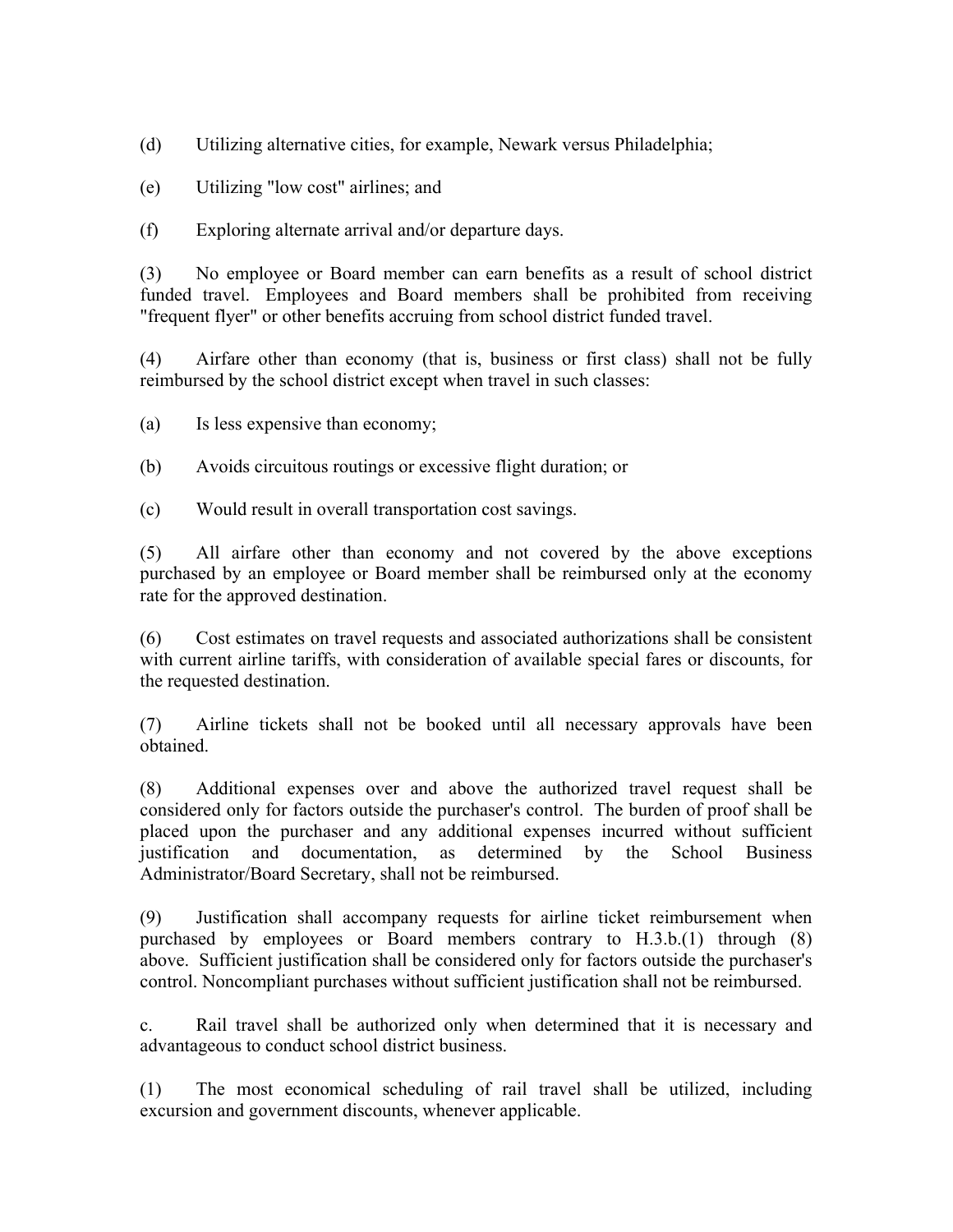(2) The use of high-speed rail services, such as Acela, shall not be authorized.

(3) All rail travel shall be processed in the same manner as prescribed for air travel in H.3.b. above.

d. Use of a school district-owned or-leased vehicle shall be the first means of ground transportation. Use of a personally owned vehicle on a mileage basis shall not be permitted for official business where a school district-owned or -leased vehicle is available.

(1) Mileage allowance in lieu of actual expenses of transportation shall be approved by the Board and allowed at the rate authorized by the annual State Appropriations Act, or a lesser rate at the Board's discretion for an employee or Board member traveling by his or her personally owned vehicle on official business.

(a) If any condition in an existing negotiated contract is in conflict with the OMB Travel Circulars, such as the mileage reimbursement rates, the provisions of the existing contract shall prevail.

(2) Parking and toll charges shall be allowed in addition to mileage allowance.

(3) Reimbursement for travel to points outside the State by automobile shall be permitted when such arrangements prove to be more efficient and economical than other means of public transportation.

(4) In determining the relative costs of private and public transportation, all associated costs (that is, tolls, taxicabs, airport or station transfers, etc.) shall be considered.

(5) All employees and Board members using privately owned cars in the performance of their duties for the school district shall present a New Jersey Insurance Identification Card indicating that insurance coverage is in full force and effect with companies approved by the State Department of Banking and Insurance. The card shall be made available to the Superintendent or designee before authorization to use privately owned cars.

(6) Employees and district Board members who are out-of-State residents shall provide appropriate insurance identification in lieu of the New Jersey Insurance Identification Card.

e. School district-owned or -leased vehicles shall be utilized in accordance with N.J.A.C. 6A:23A-6.12.

f. Necessary taxicab or rideshare charges shall be permitted. However, travel to and from airports, downtown areas, and between hotel and event site shall be confined to regularly scheduled shuttle service, whenever such service is complimentary or is less costly. If shuttle service is not available, taxicabs or rideshares may be used.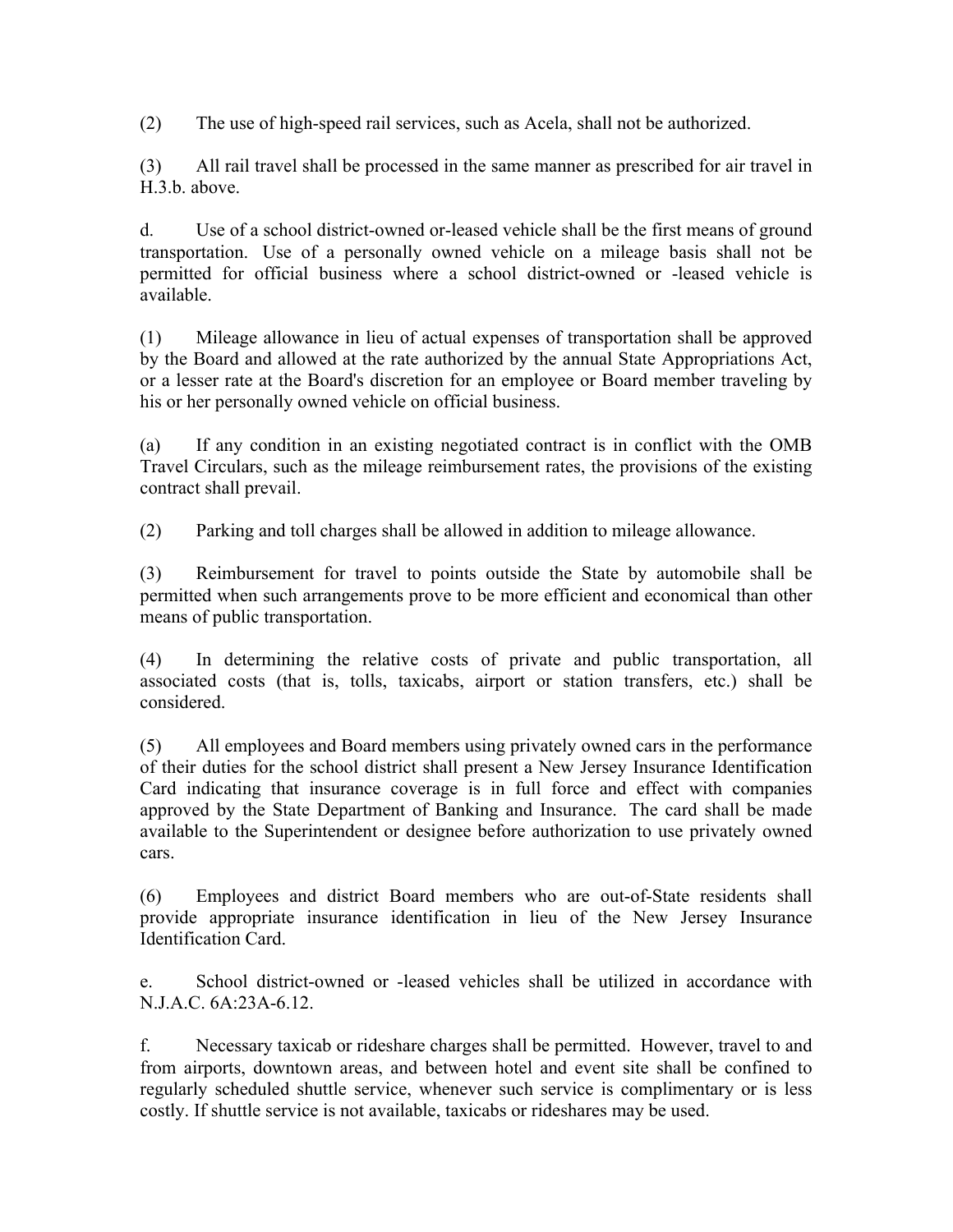g. Cruises shall not be permitted for travel events or transportation.

I. Routing of Travel (N.J.A.C. 6A:23A-7.10)

1. Pursuant to State travel guidelines as established by the New Jersey Department of the Treasury, Office of Management and Budget, and presented in the OMB Travel Circulars:

a. All travel shall follow the most direct, economical, and usually traveled route. Travel by other routes as a result of official necessity shall be eligible for payment or reimbursement only if satisfactorily established in advance of such travel.

b. If a person travels by indirect route for personal convenience, the extra expense shall be borne by the individual.

c. Reimbursement for expenses shall be based only on charges that do not exceed what would have been incurred by using the most direct, economical, and usually traveled route.

J. Subsistence Allowance – Overnight Travel (N.J.A.C. 6A:23A-7.11)

1. Pursuant to the State travel guidelines as established by the New Jersey Department of the Treasury, Office of Management and Budget, and presented in the OMB Travel Circulars, one-day trips that do not involve overnight lodging shall not be eligible for subsistence reimbursement, except for meals expressly authorized by and in accordance with the provisions of N.J.A.C. 6A:23A-7.12.

2. Pursuant to the OMB Travel Circulars, generally, overnight travel shall not be eligible for subsistence reimbursement if travel is within the State. Overnight travel is permitted if it is authorized pursuant to 3. below, or is a required component by the entity issuing a grant, donation, or other funding agreement with the school district. The specific required overnight in-State travel event shall be detailed in the final grant, donation, or other fund acceptance agreement along with the number of authorized travelers and total cost. All reimbursements shall be subject to N.J.A.C. 6A:23A-7 unless the funding acceptance agreement specifies otherwise.

3. Pursuant to the State travel regulations as established by the New Jersey Department of the Treasury, Office of Management and Budget, and presented in the OMB Travel Circulars, the Commissioner shall be authorized to grant waivers for overnight travel for Board members and school district employees to attend in-State conferences.

a. Such waivers will be granted in only extremely limited circumstances when the sponsoring organization can demonstrate the conference is broad and multi-disciplinary in scope, incorporates content offerings from numerous specialty areas, and includes important professional development opportunities and/or required training.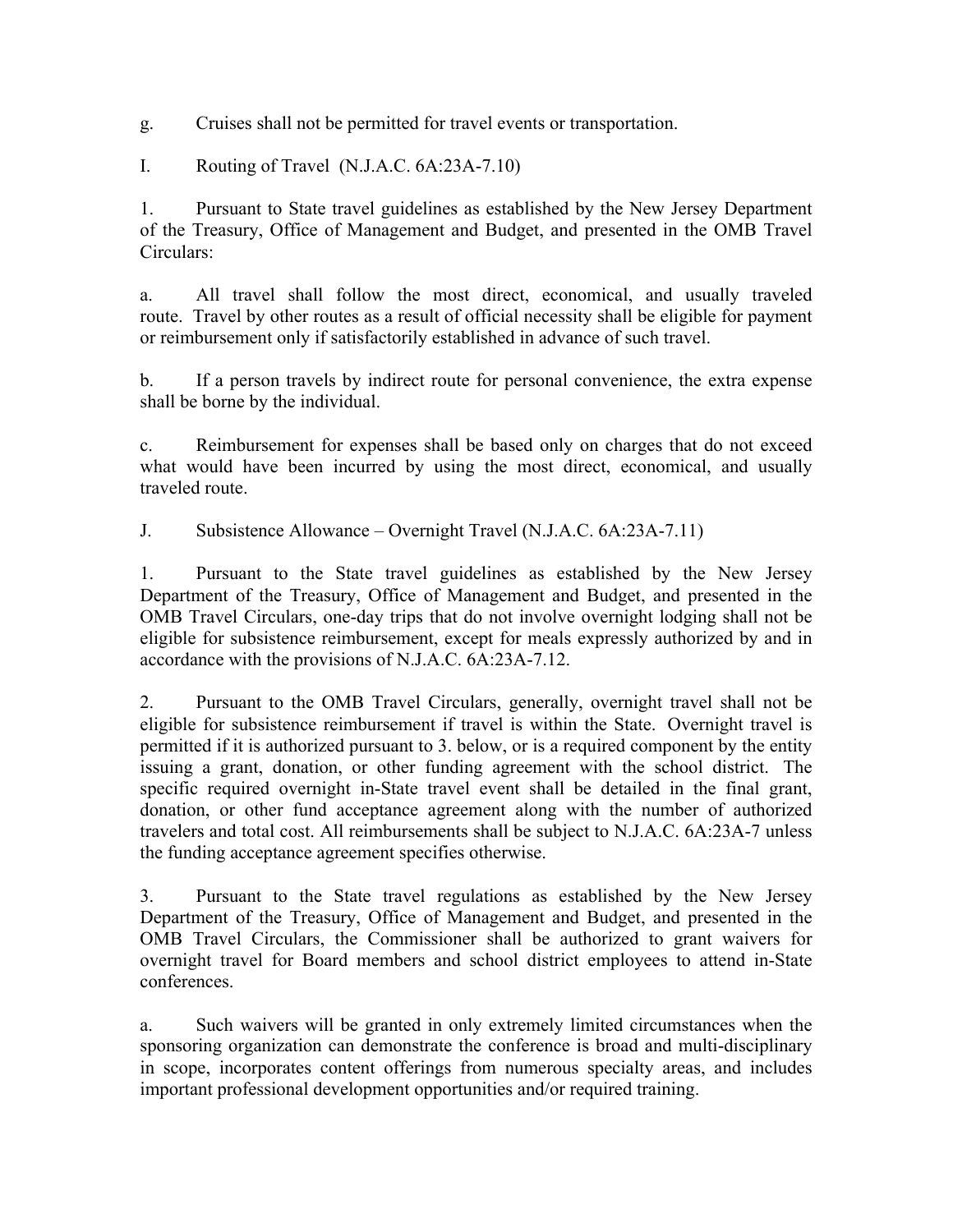b. The sponsoring organization shall demonstrate the conference's content, structure, scheduling, and anticipated attendance necessitate that it be held on multiple consecutive days with overnight lodging. When such waivers are granted, individual school districts or individuals shall not be required to submit waiver requests for attendance at these conferences.

c. Sponsors of in-State conferences may submit to the Commissioner a request for a waiver of this prohibition by providing information regarding the conference as follows:

(1) The name and dates of the event;

(2) Justification for the length of the conference and the necessity to hold events for each day beyond the first day of the conference;

(3) Identification of all other conferences sponsored or co-sponsored by the organization (whether single or multi-day) in the previous year;

(4) A description of the target audience by position title and/or educational certificate and endorsement;

(5) Justification of the importance of the target audience attending the event;

(6) The cost of registration;

(7) A detailed list and description of any activities to be charged to the participants by the sponsor separate from the registration fee, such as luncheons, workshops, entertainment, etc., including:

(a) The cost of the activity;

(b) Whether participation is mandatory or voluntary; and

(c) The purpose such as social, guest speaker, working session, etc.

(8) A copy of agenda or program for the event;

(9) A brief statement that includes the primary purpose of the event, the key issues that will be addressed at the event, and their relevance to improving instruction or the operation of a school or school district;

(10) For training events, whether the training is needed for a certification required for continued employment, continuing education requirements, or requirements of Federal or State law; and

(11) For annual events, total attendance, and registration cost for the previous year.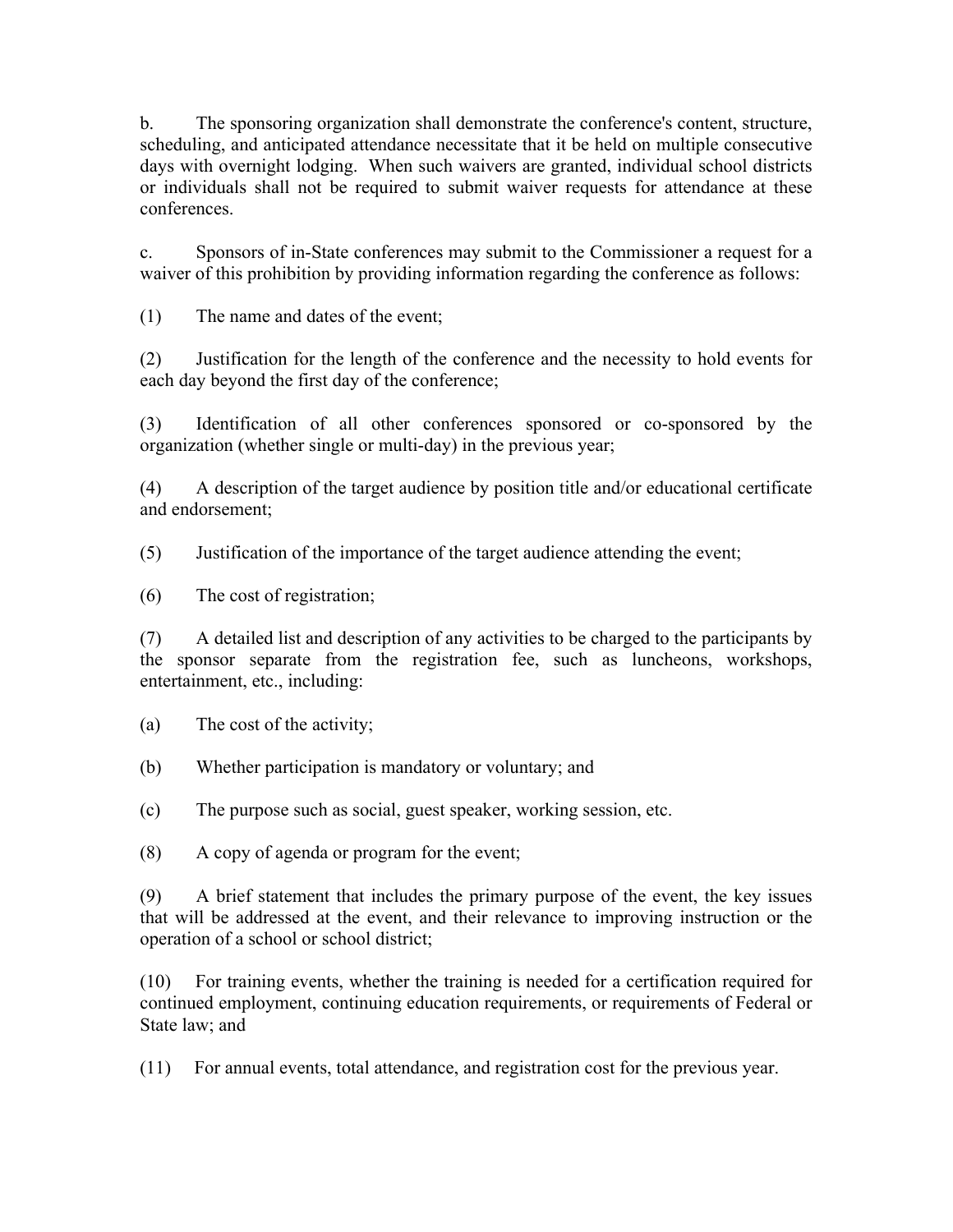4. If a waiver of the prohibition on overnight travel is granted pursuant to N.J.A.C. 6A:23A-7.11, it shall permit reimbursement for travel expenses only for individuals whose home-to-convention commute exceeds fifty miles.

5. Overnight travel within the State shall not be eligible for subsistence reimbursement if travel is on the day prior to the start of the conference. Reimbursement shall be prohibited for lodging prior to check-in time for the first day of the event or after check-out time on the last day of the event.

6. The United States General Services Administration publishes a schedule of Federal per diem rates in the Federal Register for approved overnight travel by the event location. The latest Federal per diem rates schedule for lodging, meals, and incidental expenses by location can be found at www.gsa.gov. The following restrictions apply to allowable per diem reimbursements:

a. Allowable per diem reimbursement for lodging, meals, and incidentals shall be actual reasonable costs, not to exceed the Federal per diem rates for the event location. Registration and conference fees are not subject to the Federal per diem rate caps. If the event location is not listed, the maximum per diem allowance shall be equal to the standard Continental United States (CONUS) per diem rates published by the General Services Administration for meals, incidental expenses, and lodging.

b. Pursuant to N.J.S.A. 18A:11-12.o., reimbursement for lodging expenses for overnight travel, out-of-State or in-State as authorized by the Commissioner, may exceed the Federal per diem rates if the hotel is the site of the convention, conference, seminar, or meeting and the going rate of the hotel is in excess of Federal per diem rates.

(1) If the hotel at the site of the current travel event is not available, lodging may be paid for similar accommodations at a rate not to exceed the hotel rate at the site of the current event.

(2) If there is no hotel at the site of the current travel event (for example, Atlantic City Convention Center), then reimbursement for lodging shall not exceed the Federal per diem rate.

c. If the meal is not part of a one-sum fee for a travel event, reimbursement may be approved for the full cost of an official convention meal that the employee or Board member attends, when such meal is scheduled as an integral part of the convention or conference proceedings. Receipts shall be submitted to obtain reimbursement in such situations. The amount of the Federal per diem rate for the corresponding meal shall be deducted from that day's subsistence allowance.

d. The allowance for a meal(s) or incidentals shall not be eligible for reimbursement when included and paid in the registration fee, the cost of lodging, or transportation charge.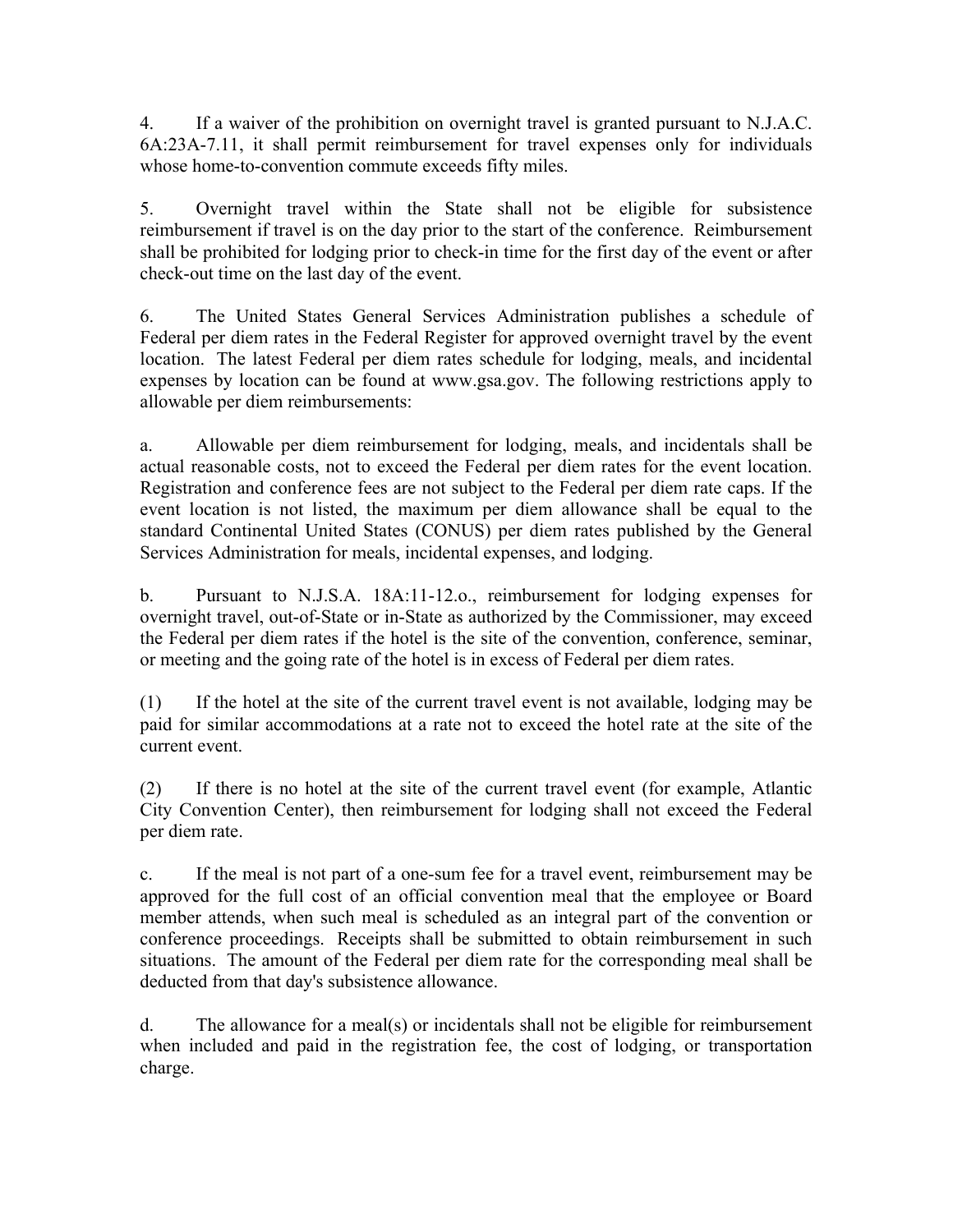e. Receipts shall be required for all hotel and incidental expenses. Meal expenses under the Federal per diem allowance limits shall not require receipts pursuant to N.J.S.A. 18A:11-12.o.(3), unless required by the Board of Education.

f. If the total per diem reimbursement is greater than the Federal per diem rates, the costs shall be considered excessive in the absence of substantial justification accompanying the travel voucher submitted by the employee or district Board member. In such cases, receipts shall be submitted for all costs, including meals.

g. Employees and Board members shall patronize hotels and motels that offer special rates to government employees unless alternative lodging offers greater cost benefits or is more advantageous to the conduct of school district business.

h. Actual subsistence expenses shall not be reimbursable if paid by the traveler to a member of his or her family, to another school district employee, or to a family member of another school district employee.

K. Meal Allowance – Special Conditions – and Allowable Incidental Travel Expenditures (N.J.A.C. 6A:23A-7.12)

1. Meals for in-State travel shall not be eligible for reimbursement except as expressly authorized within N.J.A.C. 6A:23A-7.

2. A meal allowance may be provided to employees or Board members in relation to one-day, out-of-State trips required for school business purposes that do not require an overnight stay. The reimbursement for breakfast, lunch, and/or dinner shall not exceed the amounts authorized in State travel regulations as published by the New Jersey Department of the Treasury, Office of Management and Budget, and presented in the OMB Travel Circulars.

3. Lunch for off-site training sessions may be authorized for an amount up to \$7 per person only when it is necessary that employees or Board members remain at a site other than their school district and there are no viable options for lunch at the off-site location.

a. Per N.J.S.A. 18A:11-12.a.(1)(d), employee and Board member retreats shall be held onsite unless there is no school district site available.

b. If lunch is included in a lump-sum registration fee for an off-site training session, the full amount is eligible for reimbursement, if reasonable. Providing lunch for on-site staff meetings and in-service days or for employees who come from other parts of the school district shall not be permitted. (See K.4. below.)

c. Refreshments for breaks may also be provided at training sessions held at a site other than the school district.

4. Subsistence expenses for an employee or Board member shall not be allowed within the school district or within a radius of ten miles thereof, except for meals expressly authorized by and in accordance with N.J.A.C. 6A:23A-7.12. Non-allowed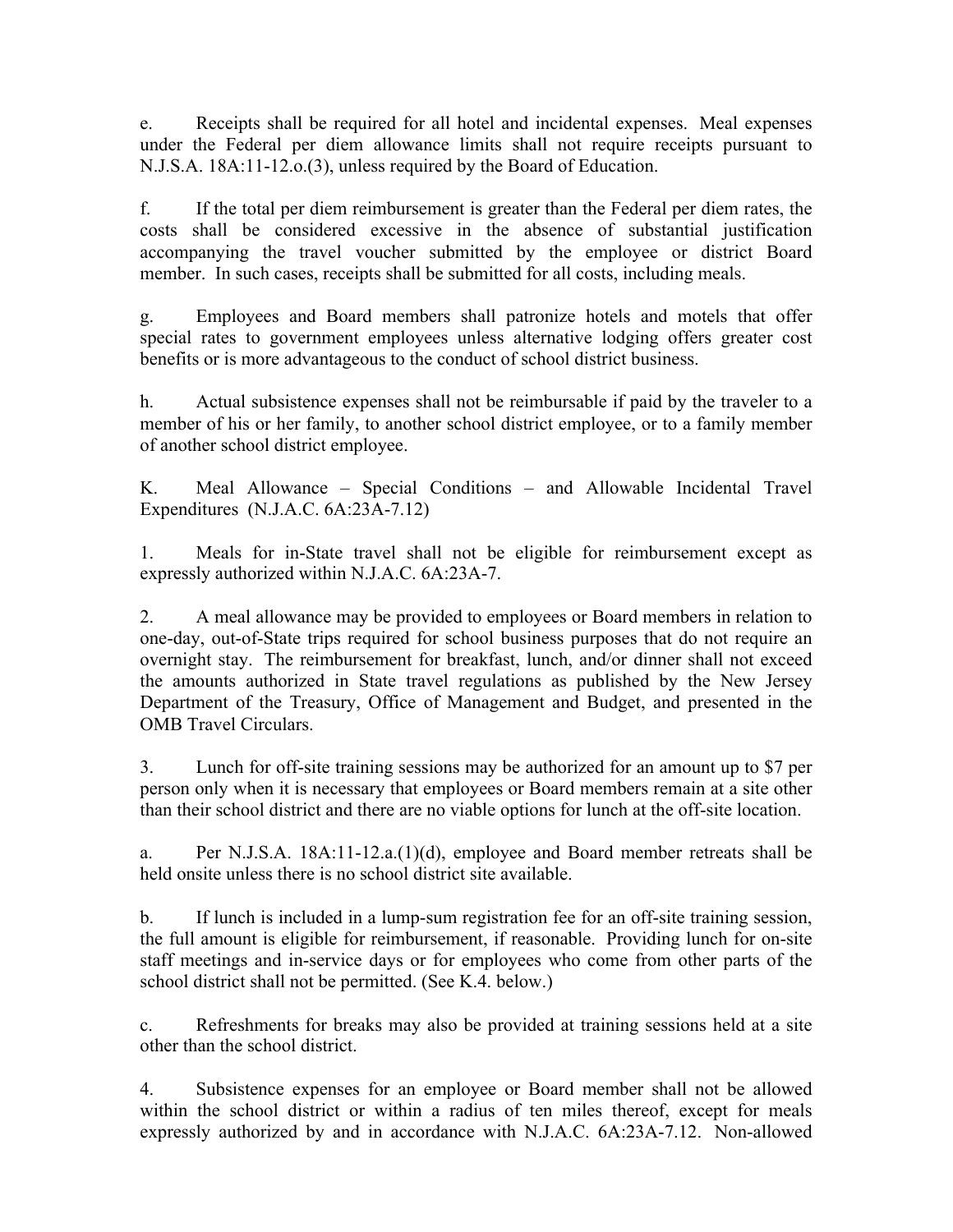expenses include, but are not limited to, meals and refreshments for on-site staff meetings and in-service days.

5. Reimbursement may be approved for the cost of an official luncheon or dinner, up to \$10 and \$15, respectively, that an employee or Board member is authorized to attend, if the meal is scheduled as an integral part of an official proceeding or program related to school district business and the employee's or Board member's responsibilities.

a. School district business above refers to the management operations of the school district and does not refer to activities that benefit students and are part of the instructional program. Pursuant to N.J.A.C. 6A:23A-5.8(b)4, all reasonable expenditures related to school district employees that are essential to the conduct of a student activity are permitted.

6. Regular meetings, special meetings, and work sessions of the Board of Education shall be limited to light meals and refreshments for all Board members.

a. The meals may be served to employees who are required to attend the event and if it is impractical for the employee to commute to and from his or her residence between the end of the work day and the beginning of the event, or if the employee is required to remain at the school district to prepare for the event.

b. The school district shall acquire the light meals and refreshments by the solicitation of quotes, if required pursuant to N.J.S.A. 18A:18A-1 et seq.

c. If the school district's food service program can prepare comparable meals at a lower cost, the food service program shall be used.

d. The average cost per meal shall not exceed \$10.

e. The school district shall purchase or prepare food that is sufficient to provide each district Board member, dignitary, non-employee speaker, or allowable staff member one meal. Meals should be carefully ordered to avoid excess. Unintended left over food should be donated to a charitable shelter or similar facility, if at all possible.

7. Reimbursement may be approved for allowable telephone and incidental travel expenses that are essential to transacting official business.

a. Charges for telephone calls on official business may be allowed. The voucher shall show the dates on which such calls were made, the points between which each call was made, and the cost per call.

b. Employees and Board members using their personally owned telephone for business may request reimbursement, less Federal Communications Tax. Calls for business are tax exempt and the telephone company will make allowances for the tax if the employee or Board member certifies to the telephone company when paying bills for personally owned phones that said calls were business calls.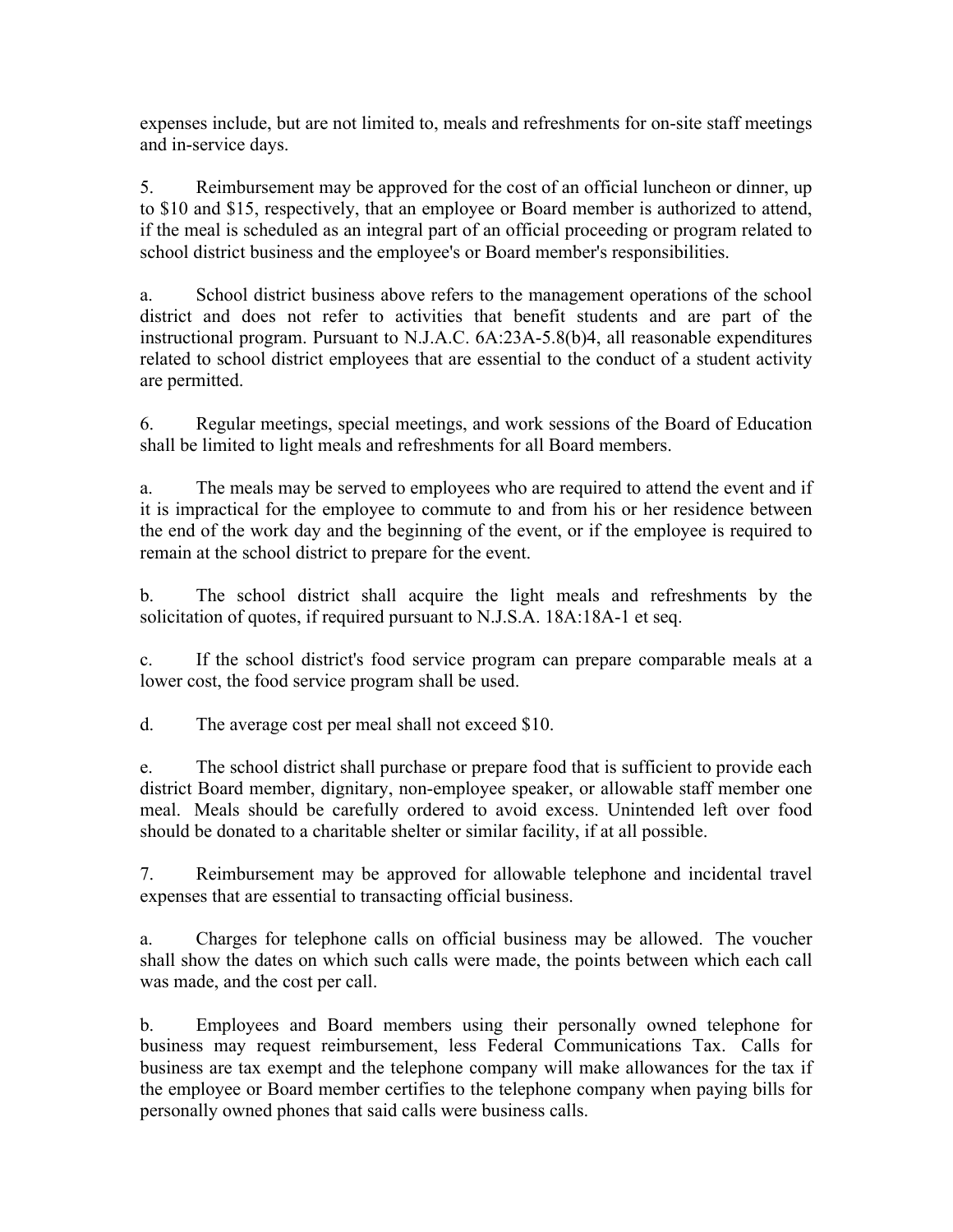c. Incidental expenses, defined as "non-meal tips" by the State travel regulations, when necessarily incurred by the traveler in connection with the transaction of official business, may be submitted for reimbursement only when the necessity and nature of the expense are clearly and fully explained on the travel voucher and the voucher is approved. Travel vouchers shall be supported by receipts showing the quantity and unit price.

L. Records and Supporting Documents (N.J.A.C. 6A:23A-7.13)

1. All persons authorized to travel on business shall keep a memorandum of expenditures chargeable to the school district, noting each item at the time and date the expense is incurred.

2. The travel voucher shall be completed by the employee or Board member to document the details of the travel event. The travel voucher shall be signed by the employee or Board member to certify the validity of the charges for which reimbursement is sought. The form also shall bear the signatures of approval officials for processing.

3. Sufficient documentation shall be maintained centrally by the school district to support payment and approval of the travel voucher.

4. In addition to the documentation required for reimbursement, each person authorized to travel shall submit a brief report that includes the primary purpose for the travel, the key issues addressed at the event, and their relevance to improving instruction or the operations of the school district. This report shall be submitted prior to receiving reimbursement.

5. Documentation for requests for travel reimbursement shall show:

a. The date(s) and individual points of travel, number of miles traveled between such points, and kind of conveyance used;

b. If the distance traveled between individual points is greater than the usual route between the points, the reason for the greater distance shall be stated;

c. The hours of the normal work day and actual hours worked shall be shown when requesting meal reimbursement for non-overnight travel;

d. Original receipts shall be required for all reimbursable expenses, except for meals that qualify for per diem allowances and for parking meters;

e. Actual vendor receipts for personal credit card charges shall be attached to reimbursement requests. Credit card statements shall not be accepted as documentation of expenses;

f. Personal charges on a hotel bill shall be deducted and shown on the bill;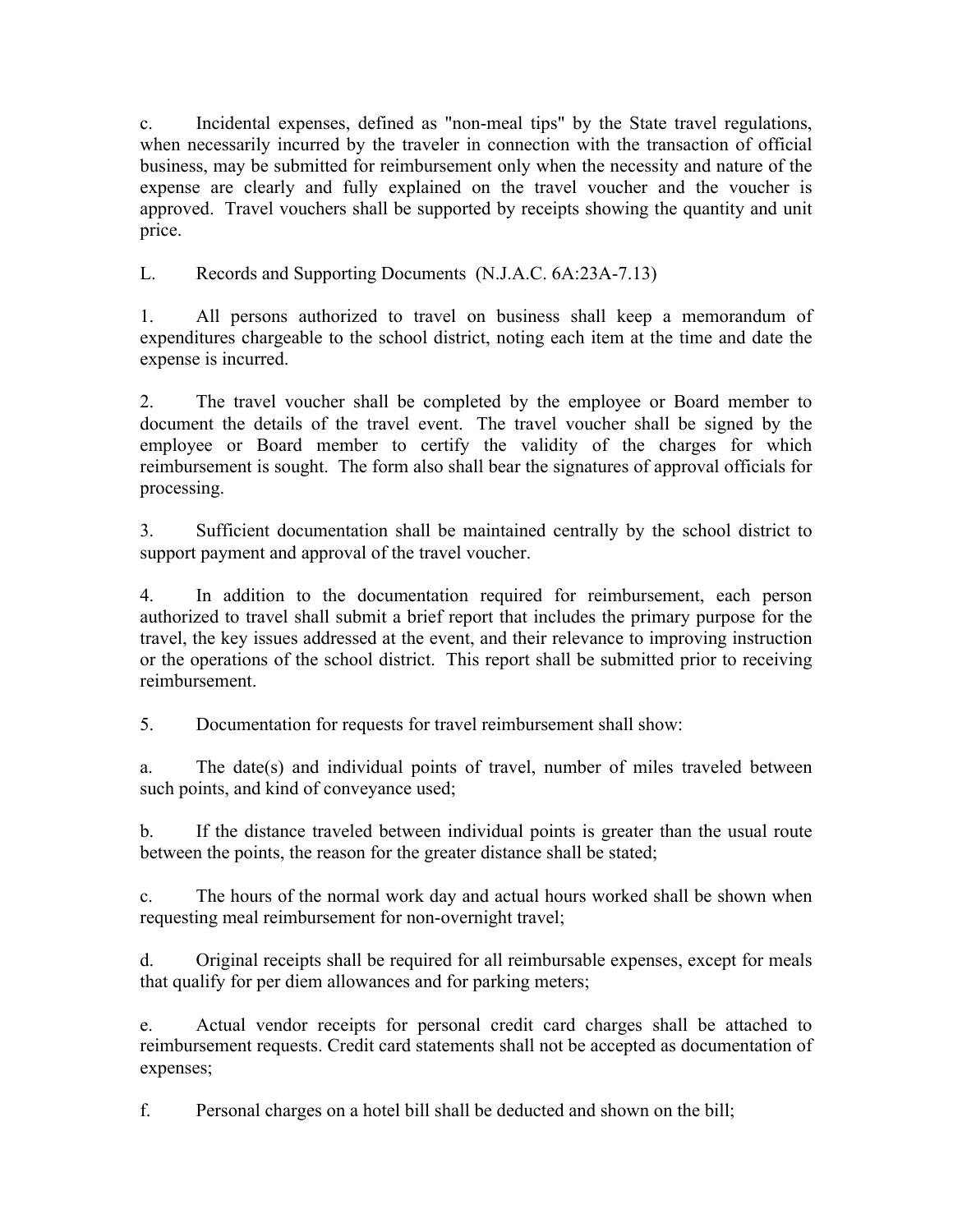g. When lodging is shared jointly, the fact shall be stated on the travel voucher;

h. Where travel is not by the most economical, usually traveled route, the employee or Board member reimbursement request shall set forth the details of the route, the expenses actually incurred, the hour of departure, the hour of arrival, and an explanation for the use of costlier travel arrangements;

i. When travel is authorized for the employee's or Board member's own automobile on a mileage basis, the points between which travel was made, and the distance traveled between each place shall be shown. A statement as to ownership of the auto or other conveyance used, as well as a certification that liability insurance is in effect, shall be documented;

j. Reimbursement requests shall be supported by other receipts as required;

k. The voucher shall be itemized; and

l. Reimbursement requests shall be rendered monthly when in excess of \$25. Travel for a single travel event shall be reported as soon as possible after the trip.

6. All outstanding travel vouchers for the school year ending June 30 shall be submitted as soon as possible after June 30 regardless of amount, notwithstanding 5.l. above.

7. Travel mileage reimbursement requests of the just-completed school year that are not submitted by July 30 or the date approved by the school district for the closing of books, whichever is earlier, for the just-completed school year shall not be approved or paid.

M. Out-of-State and High-Cost Travel Events (N.J.A.C. 6A:23A-5.9)

1. Reimbursement for all in-State and out-of-State travel shall be made pursuant to N.J.S.A. 18A:11-12.

2. Out-of-State travel events shall be limited to the fewest number of Board members or affected employees needed to acquire and present the content offered to all Board members or staff, as applicable, at the conclusion of the event. Lodging may be provided only if the event occurs on two or more consecutive days and if home-to-event commute exceeds fifty miles.

3. When a travel event has a total cost that exceeds \$5,000, regardless of the number of attendees, or when more than five individuals from the school district are to attend a travel event out-of-State, the school district shall obtain prior written approval of the Executive County Superintendent.

a. The Executive County Superintendent shall promptly review the request and render a written decision within ten business days.